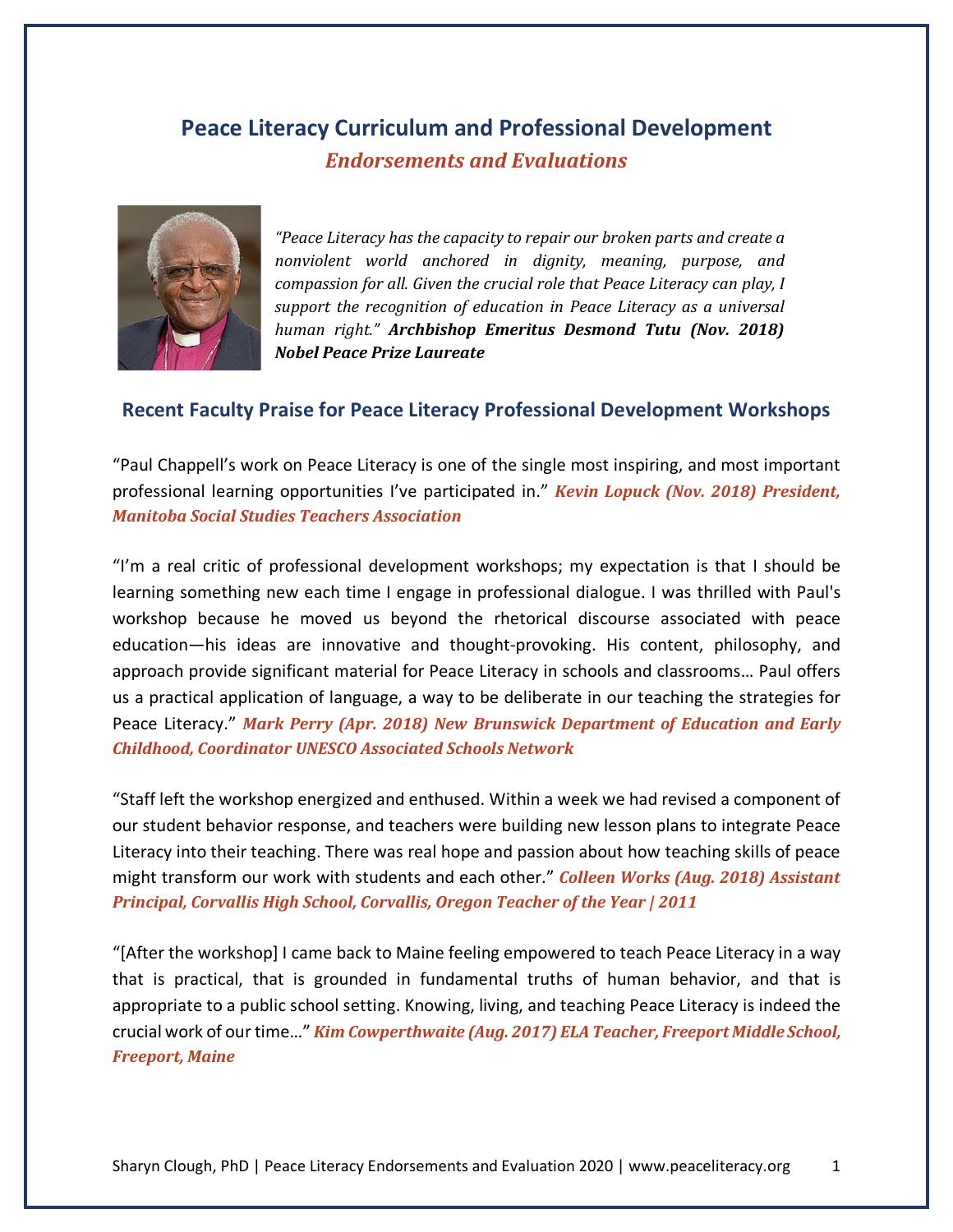### **Recent Teacher Assessments of Peace Literacy Curricula**

"Peace Literacy provides a recipe for strong communities. Paul turns Maslow's hierarchy on its head, giving us a lens to understand how trauma effects our students and what results when their non-physical needs are not met. Peace Literacy gives us the tools and vocabulary to build trust within our school." Matt Boring (Aug. 2018) Principal, Corvallis High School, Corvallis, OR

"For years our students have been told what they are not to do. [Peace Literacy], instead, [is] focused on what they can do to be more caring, more empathetic, more respectful, and kind to one another. This positive spin on the issue was so refreshing and spoke to our students in ways that rang true and allowed them to reflect on their own life and decisions." *Eric Wright (Mar*  2017) Principal, Alternative Education Program, College Hill High School, Corvallis, OR

"I have been an educator for over 15 years and I have engaged in many different programs to address student behavior. Peace Literacy is one program that will positively impact our school and our community. I believe the skill set of Peace Literacy will not only transform our lives but the lives of those around us." *Tony Mosely (Apr. 2018) M.Ed. Counselor, Alternative Education Program, College Hill High School, Corvallis, OR* 

"In a nation that is full of division and polarization, learning how to implement the skills of listening and speaking with respect and empathy is invaluable. It is waging peace… In the Communities Program at **Oshkosh North High School**, the Waging Peace Curriculum was used with 150 students as a project-based learning unit for one month that integrated English, Social Studies and Leadership Standards. Anonymous Program Evaluation from staff and students in February 2017 included the following:

- Peace literacy curriculum moves people to turn their thinking toward themselves and consider why they react the way they do in moments of conflict - Teacher
- Young people studying the texts of Paul K. Chappell develop a greater sense of self and the ability to connect with other people; they are better armed to introspect, build relationships and cultivate empathy - Teacher
- If someone is bashing you, you want to talk back to protect yourself. But you can learn to use respect to protect yourself and not bash back at them - Student
- This was the most intriguing unit in our class. I have learned so much in the short time we were learning about peace literacy and waging peace - Student

Schools grasp the awareness that if we want to encourage an understanding of science, math, music or football, we need to promote skill development through small individualized steps with regular practice and reinforcement from teachers, parents and peers. This is how we need to think of peace literacy. In order to promote peace in our schools, families, communities and world, it is time to begin the steady practice of teaching peace." *Trish Beckett (Aug. 2017) Special Education Teacher, Ret., Waging Peace Curricular Consultant, Oshkosh, Wisconsin*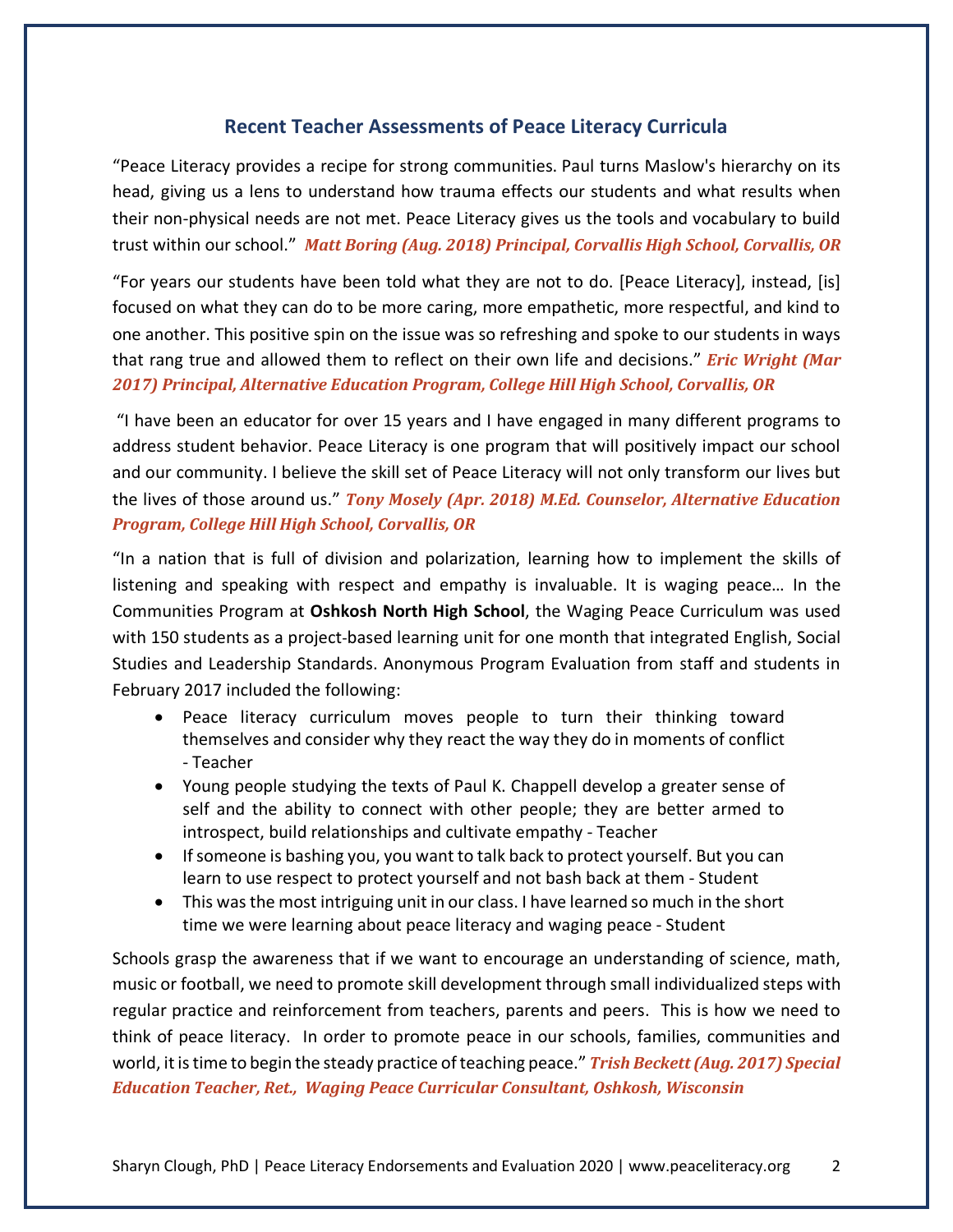## **Recent Teacher Assessments of Peace Literacy Curricula, continued**

"I have been an English teacher in the public school sector for 30 years, as well as an adjunct professor at the University of Indianapolis… As our society has become increasingly more volatile…, my mission to teach students empathy has evolved to include teaching them how to actively work for peace. What may have started out as an idealistic mission has come to fruition with the incorporation in my teaching of the works of Paul K. Chappell. What struck me about Chappell's 2017 book *Soldiers of Peace* was his epiphany: 'When I realized that I would need to strengthen my empathy, conscience, and sense of purpose…, I realized that the education system had not given me a single hour of training to help me fully develop those qualities. In fact, much of what I learned in school taught me to suppress my empathy and conscience, and to view purpose in the narrow context of accumulating material wealth' (*Soldiers of Peace*, 73-74). I have been teaching Chappell's work to both college and high school students in order to help them get the education we never gave him. After using his work in my classes, I have observed improvements in my students with respect to:

- understanding the root causes of aggression in themselves and in others
- understanding the importance of listening and communication
- resolving conflict
- introspecting
- seeing the nuances in situations
- dialoguing in an authentic manner with others who do not share their beliefs

Using his books has also provided an entry point for teaching academic standards as well… Chappell's challenge for educators is this: 'What if the education system had put as much effort toward cultivating my muscle of empathy as it did toward cultivating my muscle of language? What if I had learned as much about rage, conscience, and conflict resolution as I had about grammar, punctuation, and sentence structure (74).' I couldn't agree more." *Krista Hensley (Oct.* **2017)** High School and University English Teacher, Indianapolis, Indiana

"As a classroom educator for the last 26 years, I recognize the importance of challenging students with meaningful, engaging material. … As a result of using Paul Chappell's writings, my students are having philosophical dialogues on complex material such as Plato's Allegory of the Cave. They are comparing and contrasting aspects of Plato's Cave Allegory with what they see and hear on television. They are applying the Cave Allegory to social situations at school, and they are discussing what they can do to get out of the metaphorical cave. My students are not just growing academically, they are evolving as human beings. Paul Chappell's material encourages students to think critically about metaphors on persistence, leadership and world peace, thus allowing them to apply what they have learned to their own lives. His material is helping the students of today become the leaders of tomorrow." Susan Radford (Aug. 2017) Middle School Teacher, *Everett School District, WA*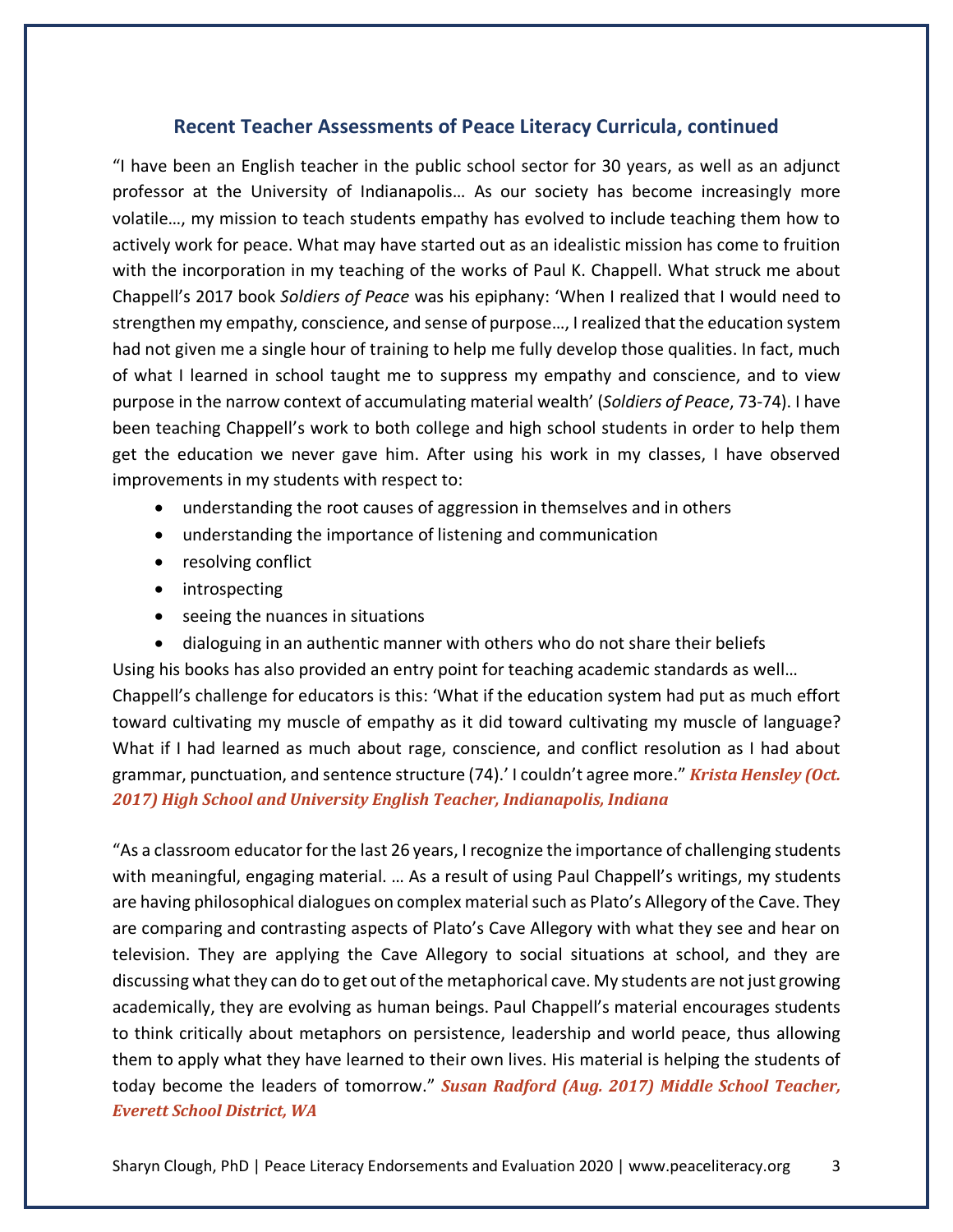### **Recent Professional Endorsements of the Peace Literacy Framework**

"I was inspired by the message of Paul K. Chappell [whose] teaching provides unique insights into the human condition and the ways in which trauma subverts our basic human needs and leaves us susceptible to acting out violently and without empathy and how vital it is that we heed the call to peace literacy as a means of saving ourselves, our relationships, and our society." *Ryan C.* Van Wyk, PsyD, LP (Nov. 2016) Executive Director, Minnesota Trauma Project

"In [Chappell's] vision, the skills of peace literacy are integrated throughout all schools' curricula from pre-K through adulthood, just as reading and math literacy skills are today. In this curricula, students learn to make conscious choices about their own behavior and their interactions with others based on skills such as empathy, compassion, creativity, and discipline. Students also learn to find healthy and productive ways to fulfill their basic needs of expression, belonging, meaning, and self-worth, particularly when those needs have been impacted by trauma. As a teacher and counselor educator, I can say the Peace Literacy curriculum created by Paul and his colleagues …is the most comprehensive I have seen. I am committed to supporting Paul's work and his vision for the future in any ways I can and I encourage, even implore, you too as well. His work is that vital. We will look back one day and know that Paul's vision for the future, his path for our achieving it, and his prescription for us as a species were clearly inspired and prophetic." *Nathalie Kees, PhD (Dec. 2018) School of Education, Emerita, Colorado State University* 

"The series of events on Peace Literacy have been the highlight of my learning and professional development over this past year. Now, more than ever, students and employees are looking to offices such as mine to provide clear guidance and mentorship in response to an increasing number of conflicts and interpersonal challenges experienced in our community. Peace Literacy provides new insights on responding to conflict and how to heal relationships. This education and training should be increasingly made available to all staff, faculty, and students." *Chris Lenn, MA (Jun. 2018) Equal Opportunity Coordinator, Office of Equal Opportunity and Access, Oregon*  **State University** 

"As a law enforcement professional for over three decades and having served as Chief of Police in a major city, I consistently seek insightful ways to impact communities. Paul K. Chappell has a unique perspective for all to hear on the intangible elements of creating safe, healthy communities that will enlighten and unburden the work of law enforcement officers and those on the front lines of community safety and well-being." *Devon Clunis (Jan. 2020) Police Chief (Ret.) Winnipeg, Canada*

"What our youth become depends on what we provide, because development always builds upon itself. The Peace Literacy Program promotes healing of past trauma, provides a foundation for positive growth of the child's mind, character and spirit, and helps to create a safe and nurturing environment." *L. Alan Sroufe, PhD (Apr. 2019) Professor of Child Development, University of Minnesota*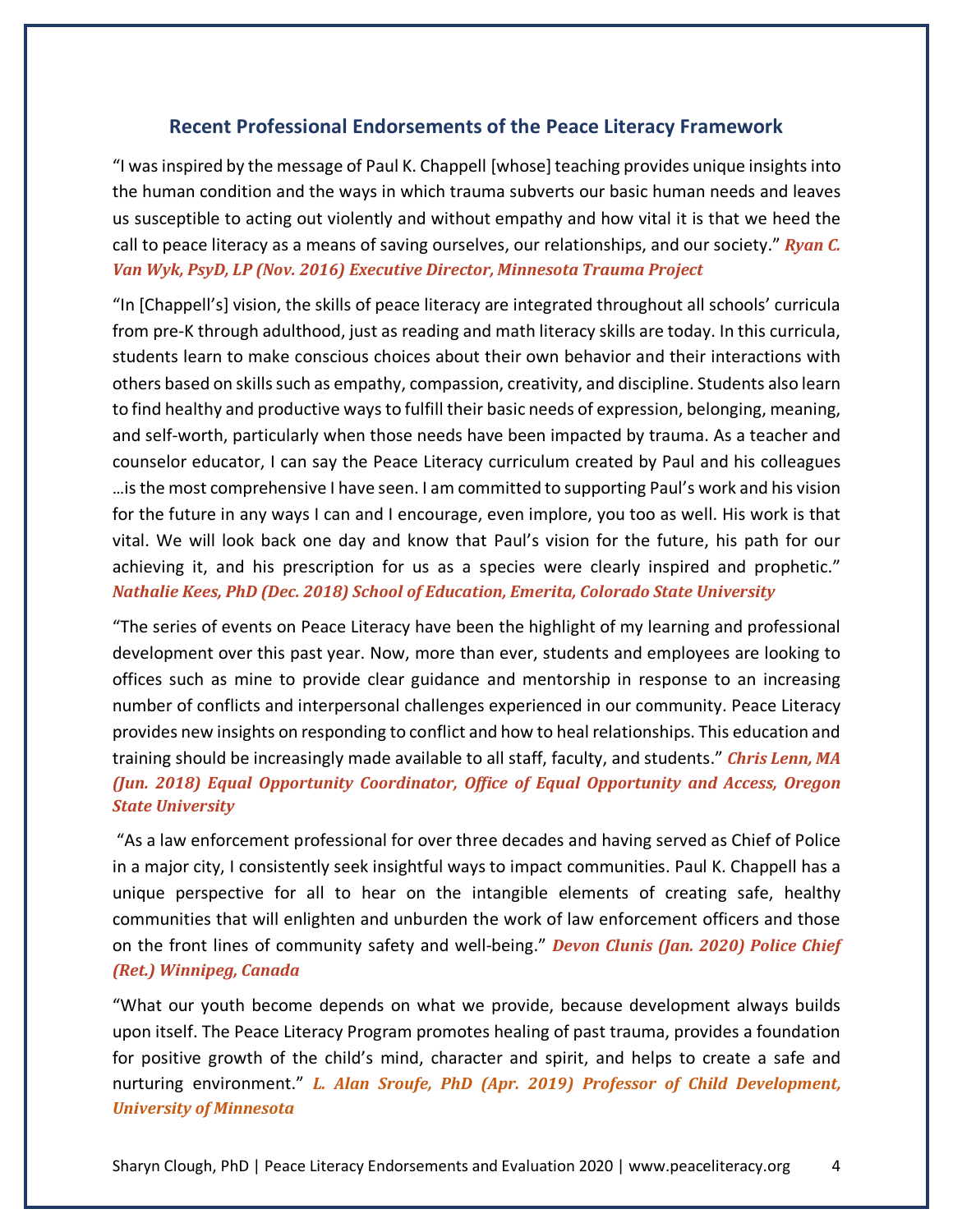# **Formal Assessment of Peace Literacy Curricula**

Our curriculum has been developed by a diverse team of educational professionals and is being used by educators in K-12 and higher education classrooms across the US and Canada. In the previous pages, we have shared with you some of the **informal positive feedback** we have received from these educators about the benefits for students and teachers alike. We are now gathering **formal** assessment data on the effectiveness of our Peace Literacy curriculum.

# **We completed our first formal curricular assessment of student progress in basic Peace Literacy competency in Jan. 2020.**

#### **Methods:**

- In April 2019, the instructional team for a mandatory  $9<sup>th</sup>$ -grade health class in the Corvallis, Oregon school district chose Peace Literacy learning outcomes to focus on in the coming year.
- The instructional team is responsible for approximately 450 students across 16 health classes.
- We gave the instructional team a two-day "Train-the Trainers" workshop in Peace Literacy at the end of Sept. 2019, using material they had chosen in April that was focused primarily on aggression, its relationship to distress, and its anatomy.
- We developed a pre- and post-survey for their students under the supervision of the OSU Institutional Review Board.
- Our sample consisted of approximately 60 students from two of the health classes who took the survey both before and after they received 3.50 hours of Peace Literacy instruction from their teachers, focused on the aggression material from the workshop.
- Student respondents were asked in an anonymous, online, open-ended, survey format first to describe a time when they had behaved aggressively, then to describe a time when someone behaved aggressively towards them, followed by a set of questions for each description.
- Two researchers coded the responses independently, and without knowing whether the responses were from the pre- or post-condition.

### **Preliminary Results:**

- The results of the survey were very positive across the board (see Figure 1).
- Sample from Q4: Why do you think they behaved aggressively?
	- $\circ$  Typical answers from the pre-survey that showed the threshold for competency in Peace Literacy had not been met included: "He was mad." "He just wanted revenge."
	- $\circ$  Typical answers from the post-survey that showed the threshold for competency in Peace Literacy had now been met included: "I think he was having a hard time at work." "She was sad and frustrated."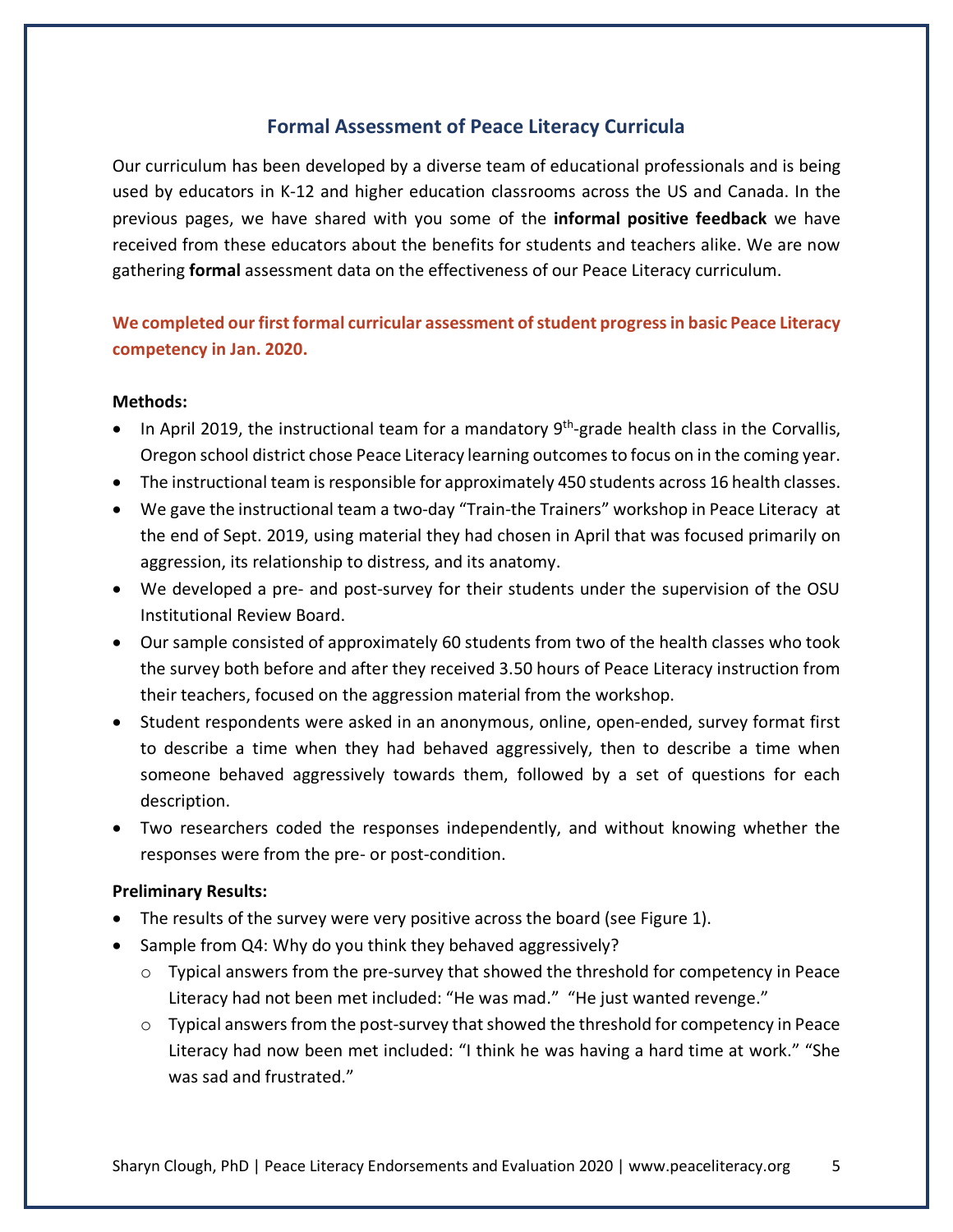

### **Figure 1.** % of Students Who Met Threshold for Peace Literacy Competency | Corvallis 9th Grade Health Classes, Fall 2019

The health class curriculum on aggression was drawn from Peace Literacy Lesson Plan 1 (available at peaceliteracy.org). Respondents met the threshold for Peace Literacy competency (in either the pre or post condition) if their response to the survey questions had the following characteristics as outlined in the curriculum:

#### **1. "Why Did You Become Aggressive?"**

Response focused on their own distress, such as their physical discomfort, e.g., hunger, but especially emotional discomfort, (frustration, fear, embarrassment, or disrespect); rather than focusing on the behavior of other people, or some other external locus.

#### **2. "How Did You Express Your Aggression?"**

Response highlighted more systemic *categories* of behavior such as social, physical, passive, and/or posturing or warning aggression, rather than naming particular acts such as punching or kicking (particular acts of social aggression such as yelling counted).

**3. "Were You Able to Calm Yourself Down? How? What Techniques Might You Use in the Future?"** Response reported genuine success, and/or suggestions for future successes involving elements such as listening with empathy, depersonalizing the conflict, giving the benefit of the doubt, and/or keeping things in perspective.

#### **4. "Why Do You Think They Became Aggressive?"**

Response focused on situational explanations that highlight the aggressor's physical or emotional state of distress such as hunger, frustration, fear, embarrassment, or disrespect; rather than focusing on the aggressor's personality or disposition.

#### **5. "How Did They Express Their Aggression?"**

Response highlighted more systemic *categories* of behavior such as social, physical, passive, and/or posturing or warning aggression, rather than naming particular acts such as punching or kicking (particular acts of social aggression such as yelling counted).

**6. "Were You Able to Calm Them Down? How? What Techniques Might You Use in the Future?** Response reported genuine success, and/or suggestions for future successes involving elements such as staying calm, listening and being respectful, and showing care and concern.

#### **7. "What are Three Things Humans Need For Survival?"**

Response listed two or more non-physical needs (e.g., purpose and meaning, belonging) rather than listing two or more physical needs (e.g., food, shelter).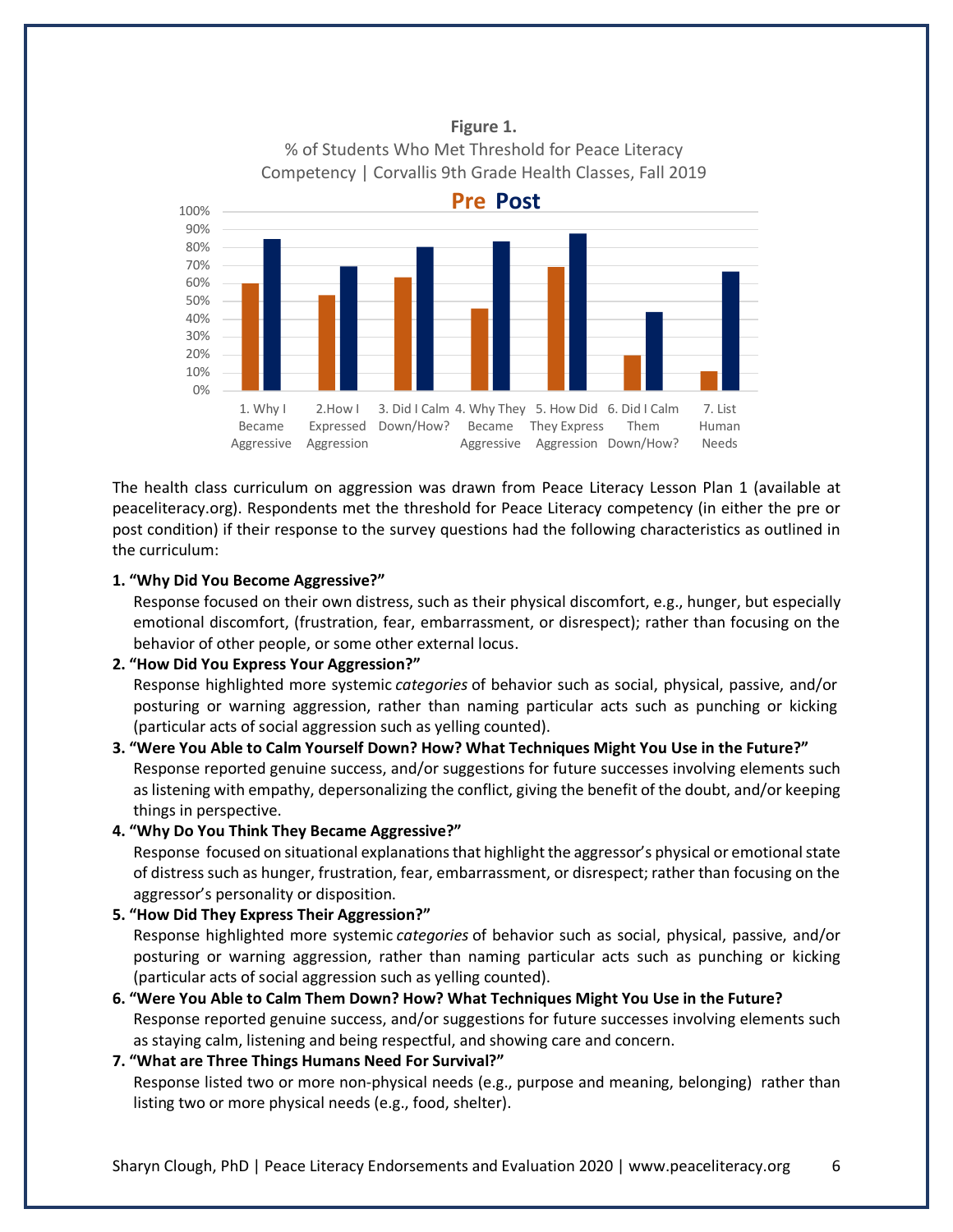Many of the students came in with some competency in Peace Literacy before they received any instruction, but as a group they all improved on every measure. **Figure 2** shows the changes in competency before and after the students received Peace Literacy instruction.



### **From Colleen Works, Assistant Principal at Corvallis High School:**

"If we could get students and staff alike to recognize that aggression in themselves and others is first and foremost a response to distress, that would be huge." These results show that we are headed in the right direction.

It's worth reflecting on the challenges that make these preliminary results so promising:

- If we think peace is a literacy, then it is like math or reading and maybe even harder than math and reading.
- Students are likely to vary in their abilities with peace skills just as they do with their skills in math and reading.
- Unlike math and reading we often model for our kids the *opposite* of peace skills.
- The teachers only got 2 days of a workshop on Peace Literacy an entirely new subject to most of them (imagine 2 days learning algebra!).
- The teachers presented the material to the students two months after the workshop.
- The students received only 3.5 hours of instruction.

This is just the first step of the analysis of the data from this one study and we also plan future assessments focused on longer-term attitudinal and behavioral changes. Stay-tuned!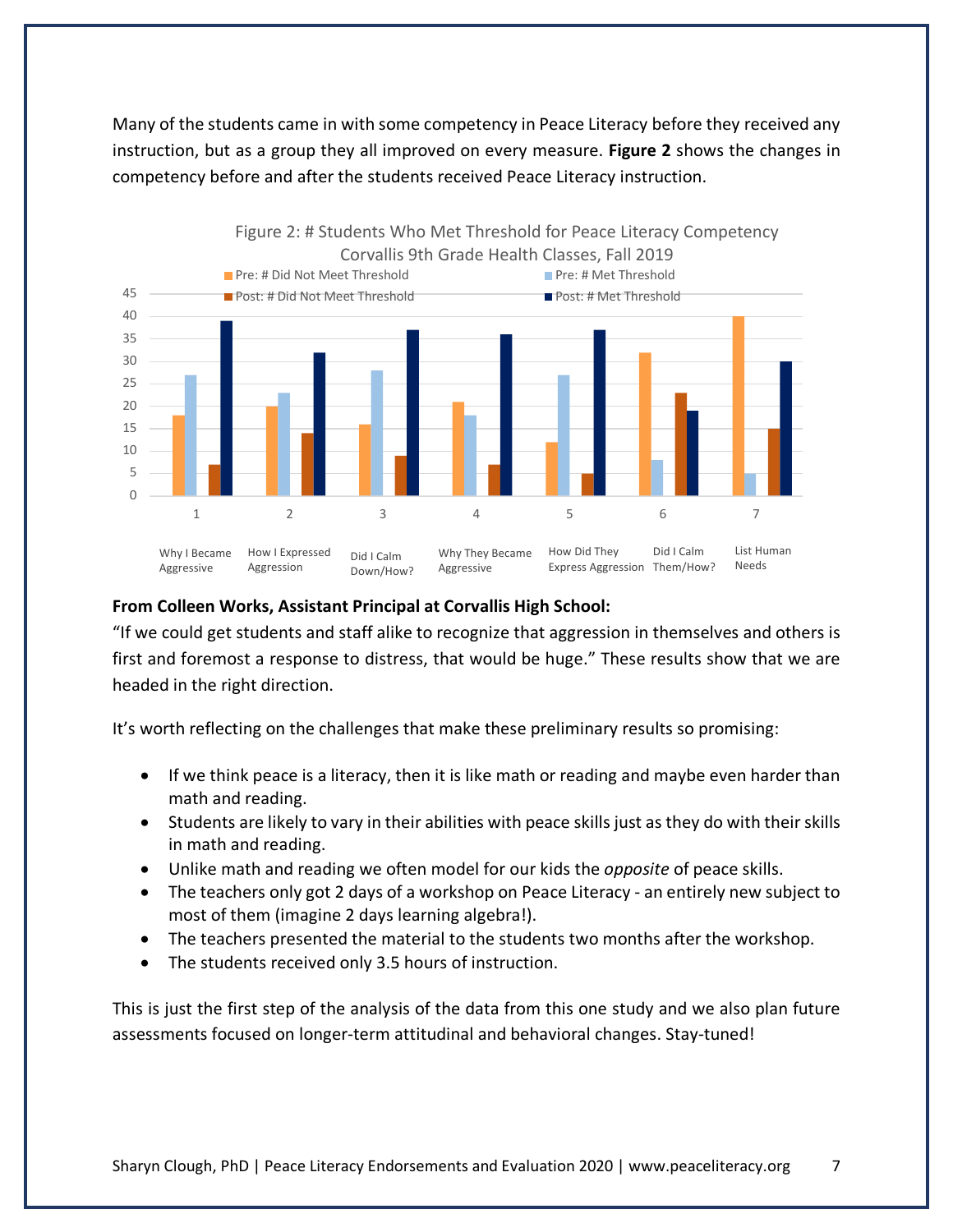## **Formal Assessment of Peace Literacy Curricula, continued**

We expect any measures of Peace Literacy to correlate well with existing and very positive evaluative measures and outcomes associated with Social Emotional Learning (SEL), and our future assessment and research will focus on this association.

SEL is "the process through which we learn to recognize and manage emotions, care about others, make good decisions, behave ethically and responsibly, develop positive relationships, and avoid negative behaviors" (Zins, Weissberg, Wang, & Walberg, 2004, p. 4).

The methods, vocabulary, and content of Peace Literacy deepen and expand the SEL approach to our understanding of aggression, violence more generally, and peace, in six key ways.

#### **Peace Literacy:**

- 1) involves a new way of thinking about shared human needs that upends Maslow's hierarchy and shows how non-physical needs such as belonging, purpose and meaning, and self-worth are shared human needs that we must meet if we are to get our basic physical needs met.
- 2) offers an account of the way that trauma, especially racialized trauma, childhood trauma, and war trauma can complicate the picture when those shared human needs aren't met.
- 3) uses this understanding of our shared human needs to address the root causes of suffering, rather than the symptoms.
- 4) reminds us how racism, sexism, and other forms of dominance and oppression keep us from seeing each other's common humanity, serve as blocks to empathy, and keep us from seeing that we share basic human needs.
- 5) views peace not just as a goal, but as a skill-set or competency (hence "literacy") that involves meeting these human needs - in ourselves and others - and handling ourselves effectively when those needs aren't met.
- 6) is focused on students, but the life-changing perspectives and skills on offer also help teachers and administrators in their relationships with their colleagues, families, parents, and the broader community